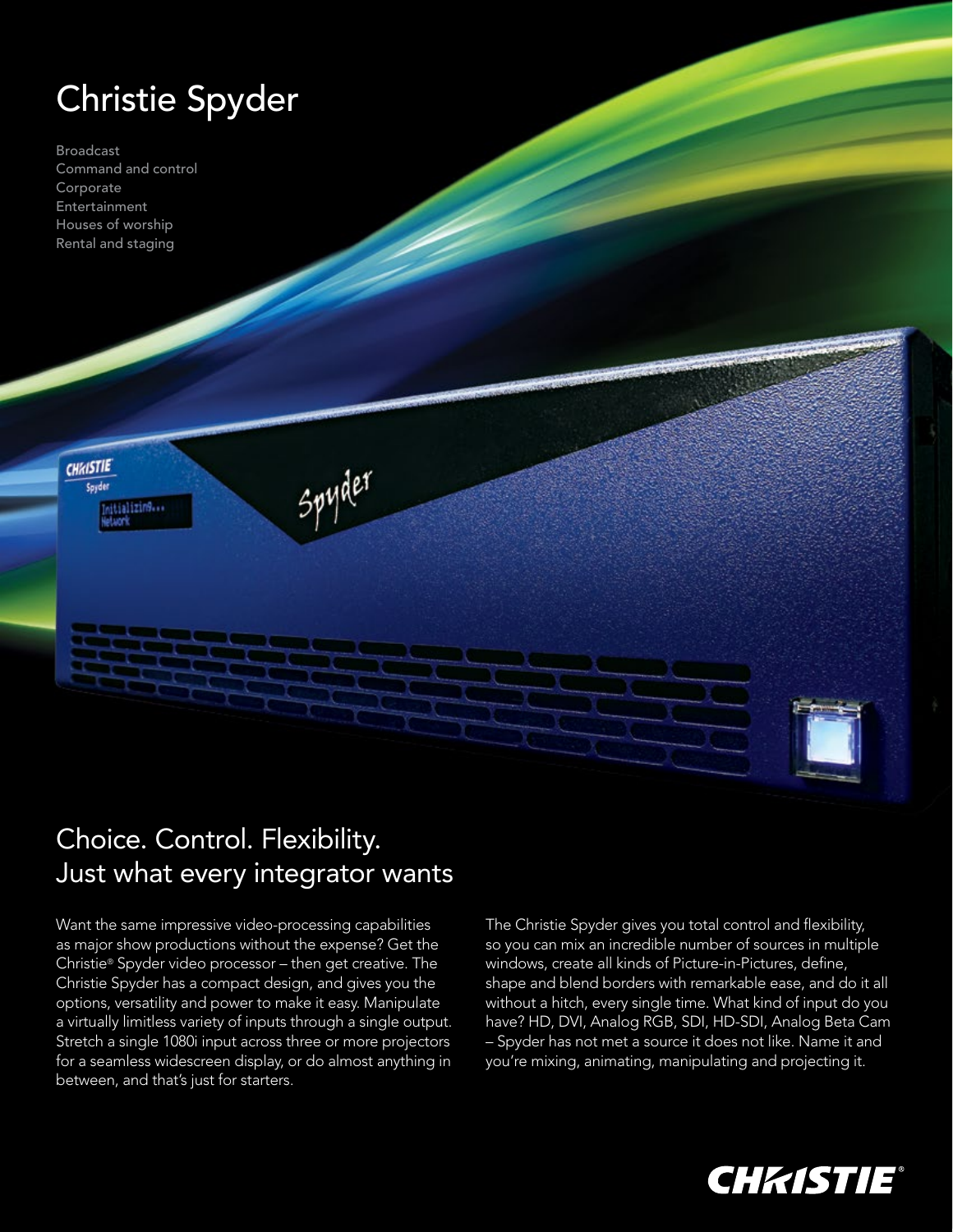### Options, versatility and power to make processing easy

switchers and real-time windowing and composition products combined with the power, performance and reliability of awardwinning Christie projection systems ensures solution can display it.



 Christie projectors and Spyder in perfect blend for BBC Sport's new Walk-in World Programmes such as Match of the Day, Match of the Day 2, Football Focus, Score, Inside Sport and the World Athletic Championships in Osaka are produced from this studio.

The centerpiece of the new environment is a giant, 22-meter-long curved screen where the continuous image is created by a seven-projector blend. The seven networked Christie DS+8K projectors, each fitted with a 0.67:1 HD fixed lens and a Christie Twist module, were selected to create the perfect projection backdrop.

The background composition is provided by a three-output HD-SDI feed from the 1080i client media servers. These are controlled by a Spyder using the Sourcemaster control unit. The signals are then sent from the Spyder to the projectors via a 50-meter DVI-D fiber source feed from a 10 in/10 out Spyder system in the first floor control room.

#### Modularity allows you to mix and match

Perhaps the best thing about the Christie Spyder system is its incredible versatility. Between the 200 and 300 Series, there are 23 different models to choose from, all of which are compatible and configurable with each other. You can create almost any size system you need, depending on your budget, and the demands of your application. Choice is the operative word – made possible through the modular design that allows you to link together the optimum number of inputs, outputs and processors.



A A modular system provides flexibility to customize to your application and budget.

#### With processing this easy, everyone will be doing it

The Christie Spyder's intuitive user interface allows you to perform even the most complex tasks with simplicity and ease. Start by building virtual pixel spaces that represent a display or multiple displays.

Mix any input anywhere on any display and create a variety of motion effects and controls using simple keyframes to plot the movement. While you're at it, create any kind of window border or drop shadow with adjustable color, width, softness, shadow offset and transparency. It's easy!

And, we haven't even mentioned Christie Spyder's wide-screen capabilities. Outputs – which can be projectors, LED walls, video walls, recording devices, operator monitors, and the like – can overlap horizontally or vertically with 10-bit edge blending and user-definable blend regions that define the words "seamless" and "awesome"..

### Choose your Christie Spyder

The Christie Spyder is suitable for any market – broadcast, command and control, rental and staging, entertainment, higher education, houses of worship and corporate. Whether you are a novice or a seasoned pro, there is a Christie Spyder made just for you.

Every Christie Spyder frame model has a simple code to identify its capability.

The first number defines series, 200 or w300, the second number is the number of universal inputs and the third number is the number of outputs.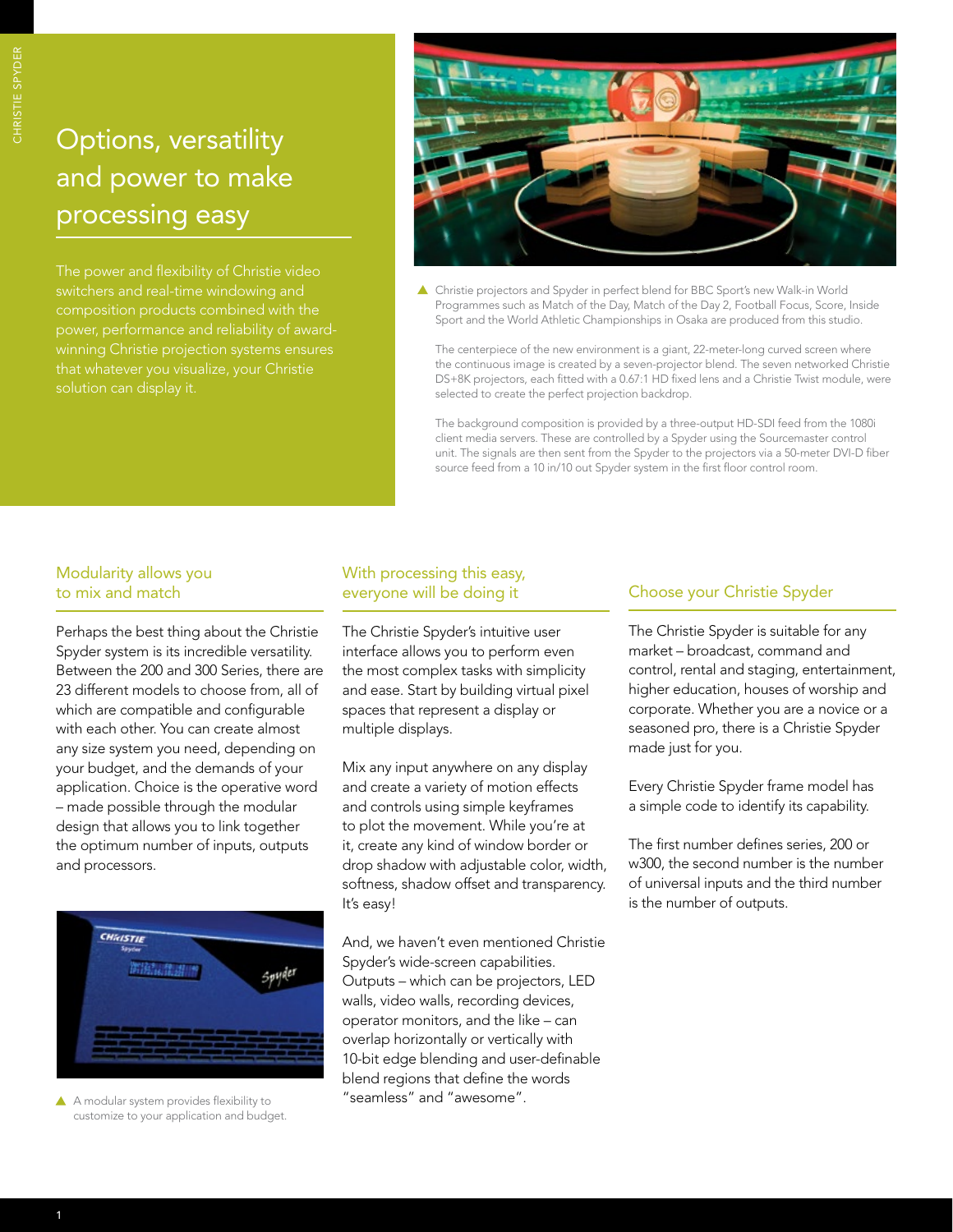|                              |                       | Spyder 200 Series                                                                                                                                                                                                                                                                                                                                                                                                                                                                                                                                                                                                                                                          | Spyder 300 Series                                                            |  |  |
|------------------------------|-----------------------|----------------------------------------------------------------------------------------------------------------------------------------------------------------------------------------------------------------------------------------------------------------------------------------------------------------------------------------------------------------------------------------------------------------------------------------------------------------------------------------------------------------------------------------------------------------------------------------------------------------------------------------------------------------------------|------------------------------------------------------------------------------|--|--|
| Input                        | standard<br>optional  | • Universal input, HD15, Dual link DVI-D, SDI, HD-SDI<br>· Analog Composite BNC, S-video                                                                                                                                                                                                                                                                                                                                                                                                                                                                                                                                                                                   |                                                                              |  |  |
|                              | signals               | • Analog RGB, RGBS, RGsB, YUV, composite, component<br>• DVI, single-link and dual-link • SDI, HD-SDI                                                                                                                                                                                                                                                                                                                                                                                                                                                                                                                                                                      |                                                                              |  |  |
|                              | pixel clock           | • Analog up to 165 MHz • DVI up to 210 MHz                                                                                                                                                                                                                                                                                                                                                                                                                                                                                                                                                                                                                                 |                                                                              |  |  |
|                              | resolutions           | • Up to 2048 x 1200 on analog and 2048 x 1536 on DVI-D                                                                                                                                                                                                                                                                                                                                                                                                                                                                                                                                                                                                                     |                                                                              |  |  |
|                              | scan rates            | • Up to 120Hz dependant on pixel clock rate maximum                                                                                                                                                                                                                                                                                                                                                                                                                                                                                                                                                                                                                        |                                                                              |  |  |
| Output <sup>1</sup>          | standard<br>optional  | • Universal output, HD15, Dual-link DVI-D (X2), SDI, HD-SDI<br>• Analog Composite BNC, S-video                                                                                                                                                                                                                                                                                                                                                                                                                                                                                                                                                                             |                                                                              |  |  |
|                              | signals               | • Analog RGB, RGBS, RGsB, YUV, composite, component<br>• DVI, single-link and dual-link • SDI, HD-SDI                                                                                                                                                                                                                                                                                                                                                                                                                                                                                                                                                                      |                                                                              |  |  |
|                              | pixel clock           | • Analog up to 165 MHz • DVI up to 210 MHz                                                                                                                                                                                                                                                                                                                                                                                                                                                                                                                                                                                                                                 |                                                                              |  |  |
|                              | resolutions           | • Up to 2048 x 1200 on analog and 2048 x 1536 on DVI-D                                                                                                                                                                                                                                                                                                                                                                                                                                                                                                                                                                                                                     |                                                                              |  |  |
|                              | scan rates            | • Up to 120Hz dependant on pixel clock rate maximum                                                                                                                                                                                                                                                                                                                                                                                                                                                                                                                                                                                                                        |                                                                              |  |  |
| Control and networking       |                       | • RS-232 in/out • Ethernet (10/100)                                                                                                                                                                                                                                                                                                                                                                                                                                                                                                                                                                                                                                        |                                                                              |  |  |
| Accessories                  | standard              | • AC power cord • Control software • Rack hardware                                                                                                                                                                                                                                                                                                                                                                                                                                                                                                                                                                                                                         |                                                                              |  |  |
|                              | optional              | • Remote CPU for secure environments                                                                                                                                                                                                                                                                                                                                                                                                                                                                                                                                                                                                                                       |                                                                              |  |  |
| <b>Enhanced feature sets</b> |                       | · Output rotation on DX4 output cards only<br>• 2 out of 4 outputs available only with rotation                                                                                                                                                                                                                                                                                                                                                                                                                                                                                                                                                                            |                                                                              |  |  |
| Power<br>requirements        | operating<br>voltage  | • 115-230 VAC @ 50/60Hz, 225W                                                                                                                                                                                                                                                                                                                                                                                                                                                                                                                                                                                                                                              | • 100-240 VAC @ 50/60Hz, 4.3A                                                |  |  |
|                              | max current           | • 3.0A @ 100 VAC                                                                                                                                                                                                                                                                                                                                                                                                                                                                                                                                                                                                                                                           | $\cdot$ 5.0A @ 100 VAC                                                       |  |  |
|                              | max power             | $\cdot$ 225W                                                                                                                                                                                                                                                                                                                                                                                                                                                                                                                                                                                                                                                               | $\cdot$ 375W                                                                 |  |  |
|                              | dissipation           | $\bullet$ <500 BTU/hr                                                                                                                                                                                                                                                                                                                                                                                                                                                                                                                                                                                                                                                      |                                                                              |  |  |
| Dimensions                   | space<br>requirements | $\cdot$ 2RU                                                                                                                                                                                                                                                                                                                                                                                                                                                                                                                                                                                                                                                                | $\cdot$ 3RU                                                                  |  |  |
|                              | size                  | • (LxWxH): 22.1 x 17.3 x 3.5"<br>$(561 \times 439 \times 89)$ mm)                                                                                                                                                                                                                                                                                                                                                                                                                                                                                                                                                                                                          | • (LxWxH): 22.1 x 17.3 x 5.3"<br>$(561 \times 439 \times 134)$ mm)           |  |  |
|                              | shipping size         | • (LxWxH): 26.8 x 22 x 10.3"<br>$(681 \times 559 \times 262$ mm)                                                                                                                                                                                                                                                                                                                                                                                                                                                                                                                                                                                                           | • LxWxH): $26.8 \times 22 \times 10.3$ "<br>$(681 \times 559 \times 262$ mm) |  |  |
|                              | volume                | • 1338in <sup>3</sup>                                                                                                                                                                                                                                                                                                                                                                                                                                                                                                                                                                                                                                                      | $• 2026$ in <sup>3</sup>                                                     |  |  |
|                              | weight                | • 25lbs (11kg)                                                                                                                                                                                                                                                                                                                                                                                                                                                                                                                                                                                                                                                             | $\cdot$ 33lbs (15kg)                                                         |  |  |
|                              | shipping weight       | • 38lbs (17kg)                                                                                                                                                                                                                                                                                                                                                                                                                                                                                                                                                                                                                                                             | • 45lbs (20kg)                                                               |  |  |
| Operating environment        |                       | • Temperature: 40-95°F (5-35°C) • Humidity: 20-80% non-condensing                                                                                                                                                                                                                                                                                                                                                                                                                                                                                                                                                                                                          |                                                                              |  |  |
| Regulatory approvals         |                       | • This product conforms to the following directives, regulations and regulatory<br>approvals related to product safety, environmental requirements and<br>electromagnetic compatibility (EMC):<br>• Directives: (EC) 2002/95/EC (RoHS) • 2002/96/EC (WEEE)<br>• Regulations: (EC) No. 1907/2006 (REACH) • Regulatory Approvals:<br>CAN/CSA-C22.2 No 60065-1 . UL 60065-1 . IEC60065-1 . FCC Part 15, Subpart<br>B Class A . EN55103-1 . EN55103-2 . EN61000-3-2 . EN61000-3-3<br>• Certification marks (check with Christie for latest update): cULus (Canada & US),<br>CE (EU), CCC (China), C-Tick (Australia & New Zealand), S-Mark (Japan),<br>KC (Korea) <sup>1</sup> |                                                                              |  |  |
| Limited warranty             |                       | • One year parts and labor<br>• Contact an authorized Christie representative for full details of our<br>limited warranty                                                                                                                                                                                                                                                                                                                                                                                                                                                                                                                                                  |                                                                              |  |  |

Using a Christie Spyder 353 as an example:



 Using a Christie Spyder 353 as an example: 3 – 300 series, 5 – five universal inputs, 3 – three universal outputs.

|           |         | Spyder 200 Series models |
|-----------|---------|--------------------------|
| Model 207 | outputs | 7                        |
| Model 213 | inputs  | 1                        |
|           | outputs | 3                        |
| Model 222 | inputs  | 2                        |
|           | outputs | 2                        |
| Model 225 | inputs  | 2                        |
|           | outputs | 5                        |
| Model 231 | inputs  | 3                        |
|           | outputs | 1                        |
| Model 234 | inputs  | 3                        |
|           | outputs | 4                        |
| Model 240 | inputs  | 4 expansion processor    |
| Model 204 | outputs | 4 expansion processor    |

|                   |          | Spyder 300 Series models |
|-------------------|----------|--------------------------|
| Model 317         | inputs   | 1                        |
|                   | outputs  | 7                        |
| Model 326         | inputs   | 2                        |
|                   | outputs  | 6                        |
| Model 335         | inputs   | 3                        |
|                   | outputs  | 5                        |
| Model 344         | inputs   | 4                        |
|                   | outputs  | 4                        |
| <b>Model 3410</b> | inputs   | 4                        |
|                   | outputs  | 10                       |
| Model 3413        | inputs   | 4                        |
|                   | outputs  | 1 universal              |
|                   | DX4 card | 3                        |
| Model 353         | inputs   | 5                        |
|                   | outputs  | 3                        |
| Model 359         | inputs   | 5                        |
|                   | outputs  | 9                        |
| Model 362         | inputs   | 6                        |
|                   | outputs  | 2                        |
| Model 365         | inputs   | 6                        |
|                   | outputs  | 5                        |
| Model 368         | inputs   | 6                        |
|                   | outputs  | 8                        |
| Model 371         | inputs   | 7                        |
|                   | outputs  | 1                        |
| Model 374         | inputs   | 7                        |
|                   | outputs  | 4                        |
| Model 308         | outputs  | 8 expansion processor    |
| Model 380         | inputs   | 8 expansion processor    |

Expansion and Composite/S-video available on all models.



 $\blacktriangle$  Intuitive user interface enables even complex tasks to be completed with simplicity and ease.